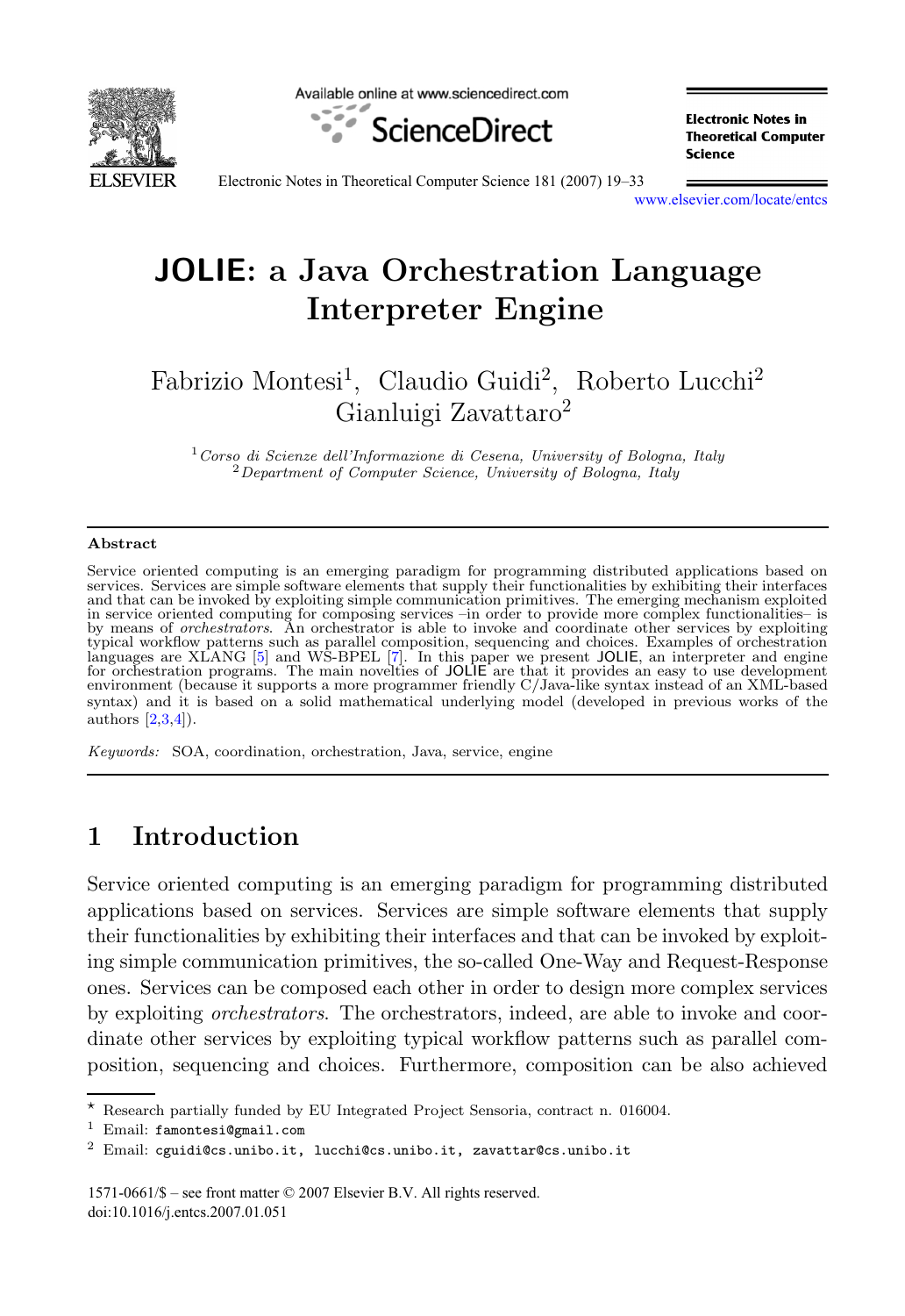by following a different approach, that is choreography, that allows to design a distributed system in a top view manner  $[2,8]$  $[2,8]$ . The most credited technology that deals with service oriented computing is Web Services which aims at guaranteeing interoperability among different platforms and whose specifications are defined by means of the XML language. One of the most important specification is WSDL [\[10\]](#page-14-0) that defines a language for designing a Web Service interface. An interface allows to access service functionalities by means of operations. An operation represents the basic interaction modality of a service and it can be a One-Way operation, where an invoking message is sent to the service, or a Request-Response one, where an invoking message is sent to the service assuming that a response message will be subsequently sent back from it. Web Services can be composed following both orchestration and choreography approaches. As far as orchestration is concerned here we cite WS-BPEL [\[7\]](#page-13-0), as far as choreography is concerned we cite WS-CDL [\[9\]](#page-14-0).

In our previous works  $[2,3,4]$  we have analyzed orchestration and choreography as synergic approaches for distributed system design by following a formal approach. Our formal investigation aims at supplying a precise formal framework on which we can develop designing tools for service oriented computing systems where orchestration and choreography languages play a fundamental role. In particular, we have formalized both choreography and orchestration languages by means of two process calculi and we have presented a formal notion of conformance between them based on bisimulation. As it emerges by those works the orchestration represents w.r.t. choreography a refinement step towards the implementation of service oriented applications. Informally, if on the one hand choreography does not produce executable systems, on the other hand the orchestration makes it possible to program each service involved in the application. For the sake of brevity, we do not report the formal definition of the syntax and semantics of our orchestration language (for a closer look to the language we remind to the previous works). We simply report a small example in order to give the flavour of the kind of calculus we have developed. Assume a buyer service requests for the price of a particular kind of good to a seller service by sending a message on a Request-Response operation. Then, it invokes a purchase order by sending a message on a One-Way operation. We can model such a service dialog as follows:

\n
$$
\text{Buyer} ::= [good := apple; \overline{price} \textcircled{S}(good, price); \ldots; \overline{apple} \textcircled{S}(250), \mathcal{S}_B]_B
$$
\n

\n\n $\text{Seller} ::= [price(good, eur, good = apple? eur := 100) \mid apple(n); \ldots, \mathcal{S}_S]$ \n

The buyer is a service located at site  $B$  where the good variable is initialized to the value apple.  $\overline{price}@S(good, price)$  means that the buyer invokes the Request-Response operation price at the service located at site S sending the variable good and storing the response into the variable price. Then, the buyer performs some internal computation (that we do not specify for the sake of brevity). Finally, it performs  $apple@S(250)$  that represents the invocation of the One-Way operation apple to the service located at S in order to initiate a purchase order of 250 apples. The ; is a sequential composition operator which means that all the statements must be executed one after the previous one has completed. The seller is a service located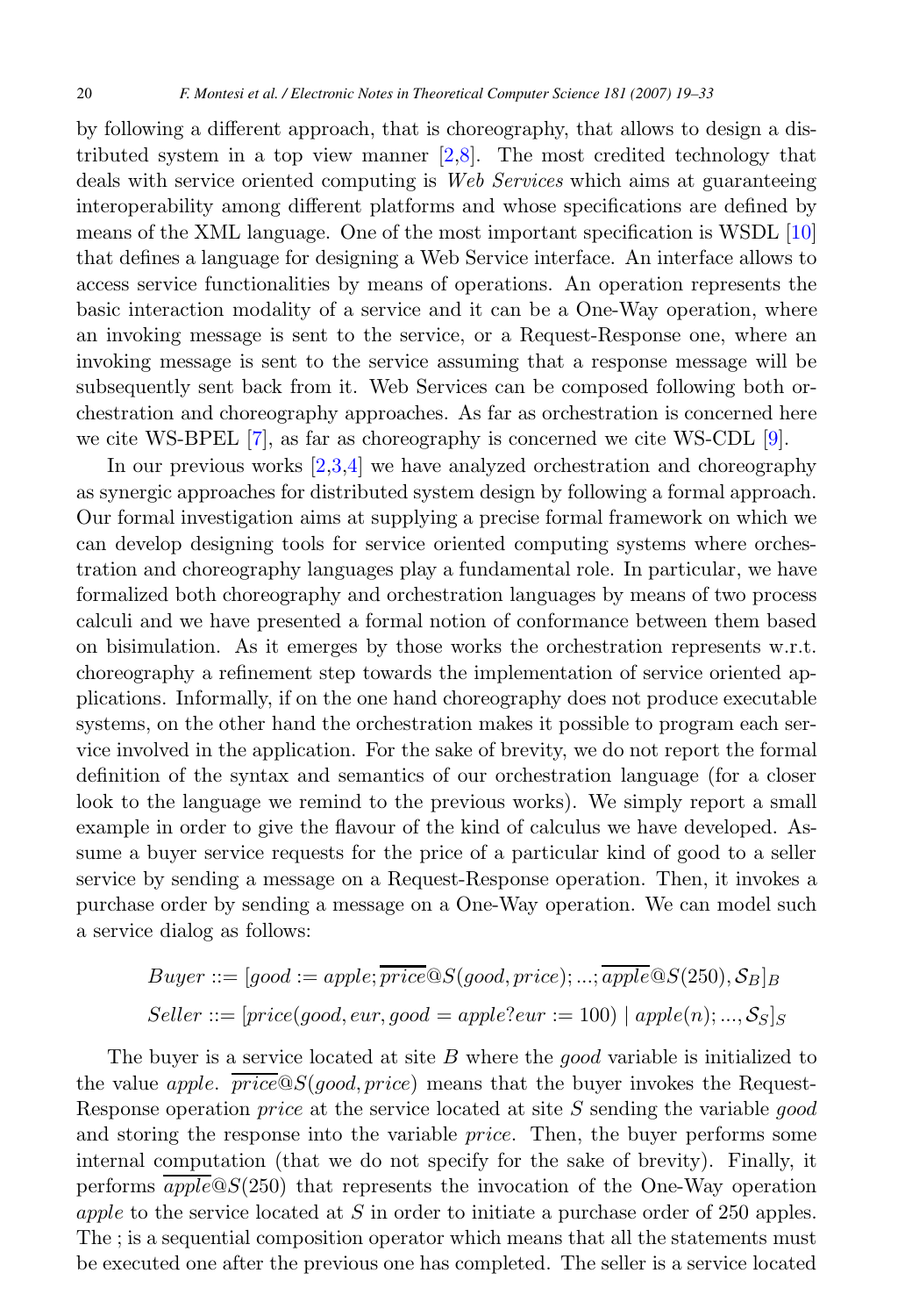at S which receives a price request on the Request-Response operation price; the good for which the price is requested is stored into the variable good. The response to be sent back is taken from the variable eur, but before sending the response message the seller verifies if the received good corresponds to apple, and in this case it assign the value 100 to the variable eur. The operation apple works in parallel (exploiting the operator |) and waits for an apple purchase order. We leave unspecified the behaviour of the seller after the reception of the purchase order. The terms  $S_B$  and  $S_S$  represent the internal states of the sites B and S, respectively. A site state is a function that associates to the site variables the corresponding state.

In this paper we focus on orchestration, presenting JOLIE (Java Orchestration Language Interpreter Engine) which we have developed in order to animate orchestration programs written in a language based on the formal orchestration process calculus. The syntax of the JOLIE language is C/Java-like in order to provide a more programmer friendly development environment. Indeed, the typical orchestration languages such as XLANG [\[5\]](#page-13-0) and WS-BPEL [\[7\]](#page-13-0) have a less human readable XML-based syntax. The above seller service can be rewritten in the JOLIE language as follows: <sup>3</sup>

```
define priceCalc {
if ( good == "apple" ) {
eur = 100
     }
}
main {
     price< good >< eur >( call( priceCalc ) ) || apple<n> ;; ...
}
```
where good, eur and n are variables, price is a Request-Response operation and apple a One-Way operation. priceCalc is a subroutine (similar to C procedures) which can be called by using the statement call(priceCalc).

The peculiar and original characteristic of JOLIE is that it combines a solid mathematical basis provided by the orchestration process calculus discussed above with a programmer friendly development and execution environment based on a C/Java-like (instead of a XML-based) syntax. This contrasts with most of the actual Web Services orchestration languages for which the formal operational semantics has been investigated and (partially) defined after the syntax. This contrasts also with the trend of developments of WS-BPEL for which, only after the definition of the orchestration language, an extension that includes the possibility to exploit and invoke Java programs is currently under development (see e.g. BPELJ [\[6\]](#page-13-0)).

Moreover, JOLIE is a fundamental step in our research in orchestration and choreography languages because it permits us to experimentally verify whether the theoretical approach taken during the design of the process calculi are actually satisfactory also when the orchestration programs are to be actually run and executed. For instance, we had to add some additional constructs to JOLIE which where not included in the corresponding process calculus. In particular, JOLIE implements also an iterative statement while and a timing statement sleep(msec) for programming processes that wait for a certain amount of milliseconds. The latter is

<sup>3</sup> For the sake of brevity we present only a fragment of the entire code.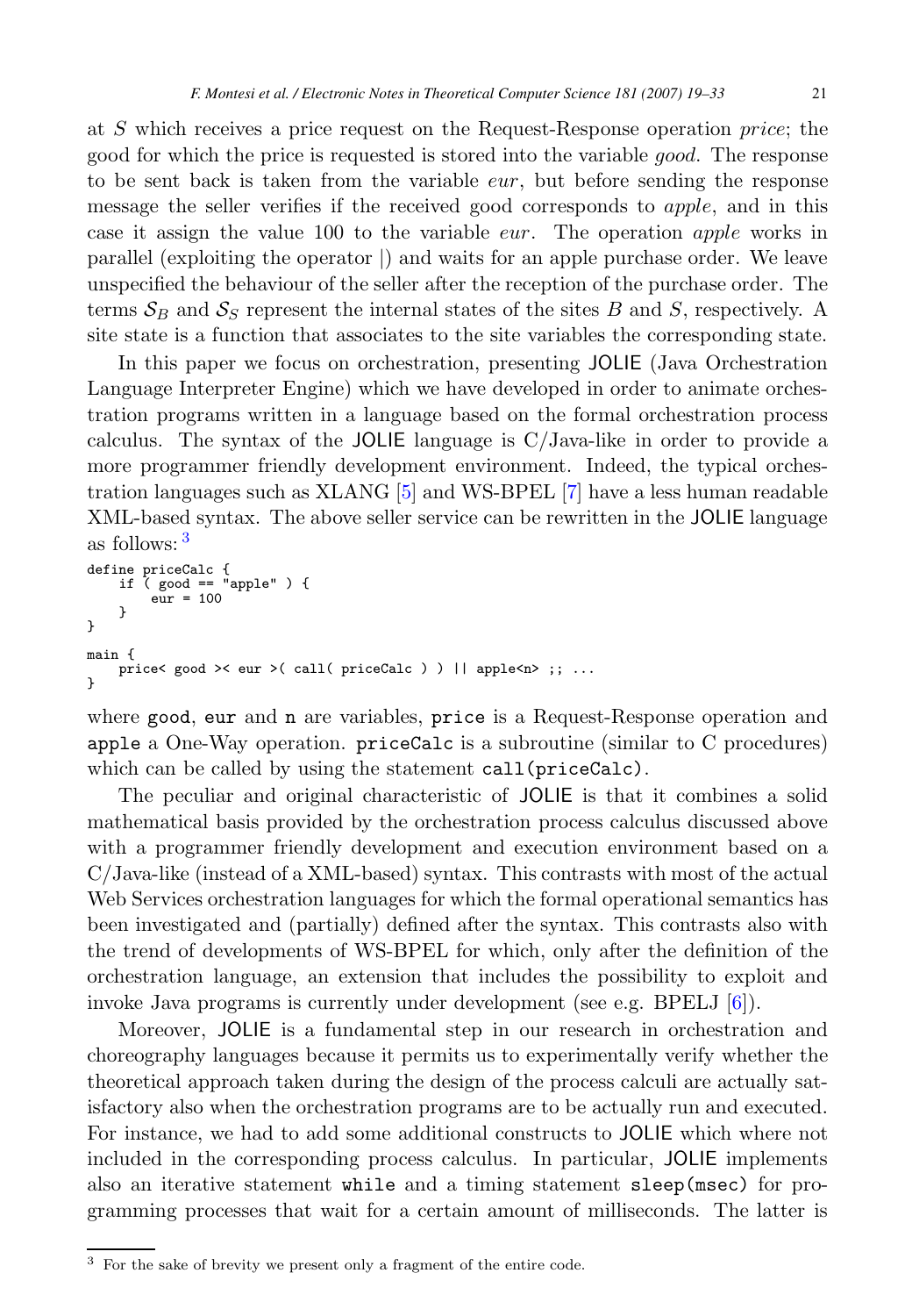particularly useful to program orchestrators which are not willing to wait indefinitely for a service response that will never arrive due to either a communication or a service fault. It is also worth to underline that JOLIE has been developed by strongly exploiting the encapsulation principle and in a modular way which allows us to be protocol and communication medium independent. Namely, it is simple to extend the engine in order to run orchestrators that exploit different and heterogeneous communication medium such as SOAP, Internet sockets, shared files, etc.

The paper is structured as follows: in Section 2 we present the JOLIE language whereas in Section 3 we show the interpreter internals. In Section 4 we present a case study taken from [\[7\]](#page-13-0) by using JOLIE and in Section 5 we report conclusions and future works.

# **2 JOLIE language overview**

JOLIE provides a C-like syntax for designing orchestrator services. A C-like syntax makes the language intuitive and easy to learn for a programmer customed to it. In the following we introduce some basics of the JOLIE language, except expression and condition syntaxes which are similar to that of C language.

### 2.1 Identifiers

An *identifier* (often abbreviated to *id*) is an unambiguous name stored in the orchestrator shared memory which identifies a location, an operation, a variable or a link. An identifier must match the following regular expression:

$$
[a-zA-Z] ([0-9a-zA-Z]) *
$$

Some JOLIE statements require that the programmer provides a list of identifiers, which is formed by identifiers separated by commas (as "identifier1, identifier2, a, b,  $c$ "). In the following, we refer to the list of identifiers by using the name id list.

2.2 Program structure

A JOLIE program structure is represented by the following grammar:

```
program::=locations { Locations-definition∗ }
   operations { Operations-declaration∗ }
   variables { Variables-declaration }
   links { Links-declaration }
   definition∗
   main \{ Process \}
```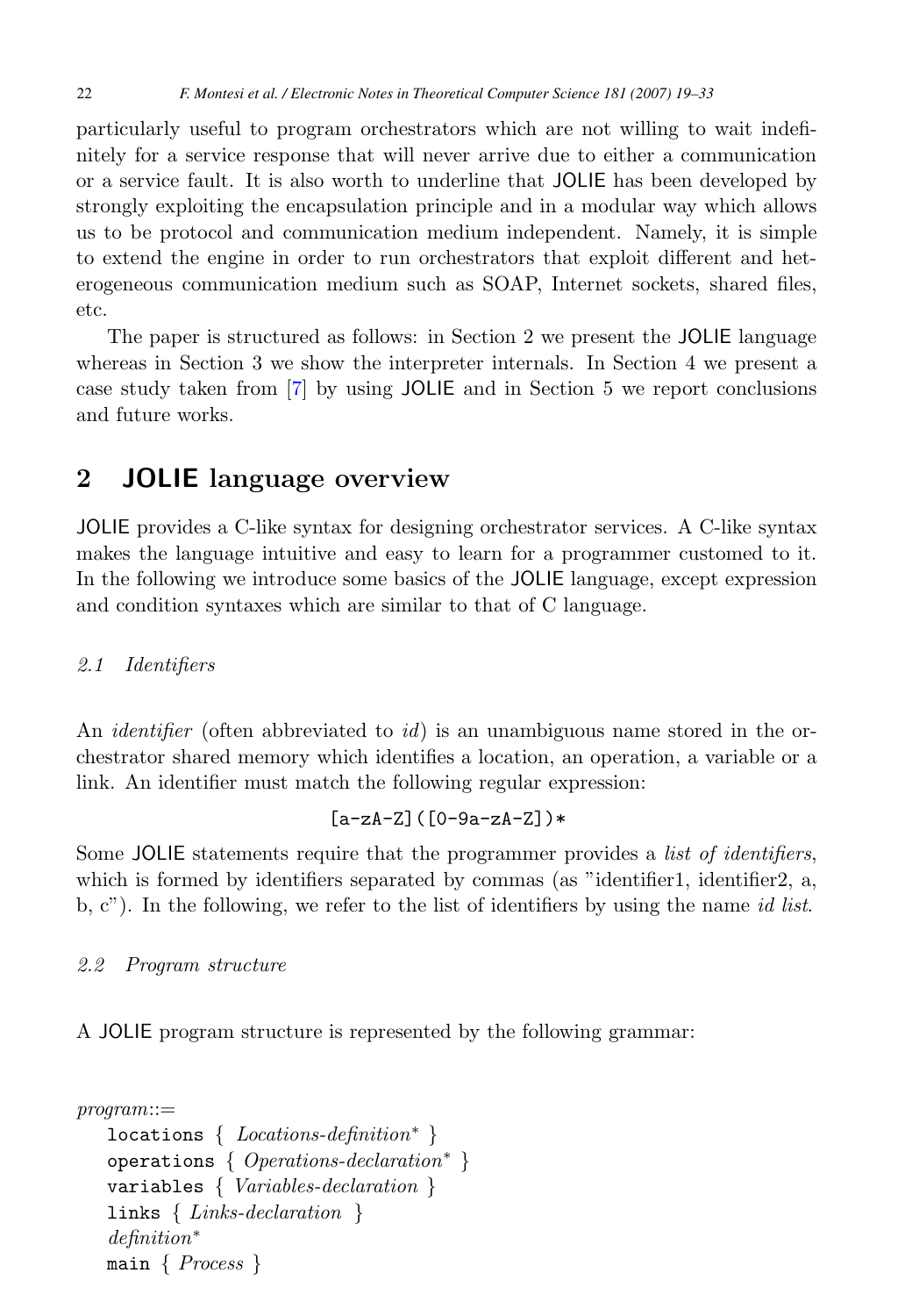```
definition∗
definition := \text{define } id \{ Process \}
```
where we represent non-terminal symbols in italic and the Kleene star represents a zero or more times repetition. For the sake of clarity the non-terminals *Locations*definition, Operations-declaration, Variables-declaration, Links-declaration and Process are separately explained in the following.

# 2.2.1 Locations

JOLIE communications are socket based: an orchestrator waits for messages on a network port (the default is  $2555<sup>4</sup>$ ). In order to communicate with another orchestrator it is fundamental to know its hostname (or ip address) and the port it is listening to: these information are stored in a *location*. A location definition joins an identifier to a hostname and a port. The non-terminal follows:

 $Locations\text{-}definition:=\ id="hostname:port"$ 

where we do not define the *hostname* and the *port* non-terminals which must be intended as a representation of any hostname and any port respectively. In the following we do not define the auto explicative non-terminals which will be represented by using italic characters. In the following we present program fragment which shows a possible location declaration:

```
locations {
localUri = "localhost:2555",
googleUri = "www.google.com:80",
      ipUri = "192.168.0.1:2556"}
```
# 2.2.2 Operations

The operations represent the way a JOLIE orchestrator exploits for interacting with other orchestrators. We distinguish two types of operations:

- Input operations.
- Output operations.

The former represent the access points an orchestrator offers to communicate with it, whereas the latter are used to invoke input operations of another orchestrator. We distinguish two groups of input operations: One-Way and Request-Response. A One-Way operation simply waits for a message, while a Request-Response operation waits for a message, executes a code block and then sends a response message to the invoker. As far as output operations are concerned they can be a Notification or a Solicit-Response operation. The former is used to invoke a One-Way operation of another orchestrator, sending a message to it, while the latter is used to invoke a Request-Response operation. It is worth noting that a Solicit-Response operation, after sending the request message, is blocked until it receives the response one from the invoked service. The non-terminal follows:

<sup>4</sup> the default port can be overridden by command line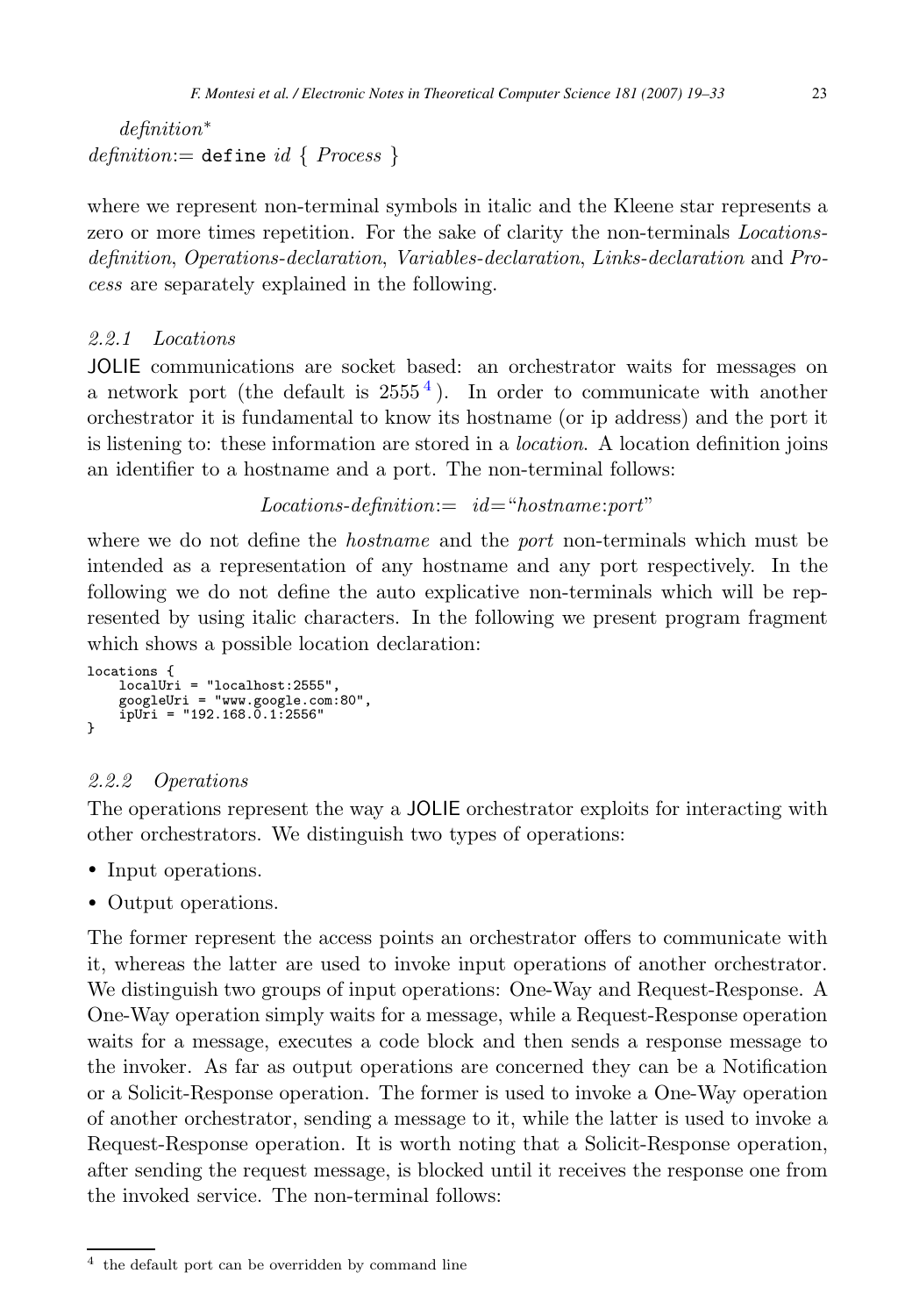```
Operations-declaration := OneWay: id list
     RequestResponse:id list
     Notification:id-assignment list
     \texttt{SolicitResponse}:id\text{-}assign\ listid\text{-}assign := id\text{=} id
```
By definition, input operations expect a list of identifiers, while the output ones expect a list of pairs  $id=id$  (we have identified such a list by using the notation  $id\text{-}assign\; list)$ . As far as the output operations are concerned we distinguish between the operation name used within the orchestrator and the bound operation name of the invoked one. In a pair  $idA = idB$ ,  $idA$  represents the internal operation name whereas  $idB$  the bound name of the external one to be invoked. Such a language characteristic allows us to decouple the orchestrator code from the external operation name binding. In the following a program fragment shows an example of operation declaration.

```
operations
{
OneWay:
    ow1
RequestResponse:
rr1, rr2
Notification:
    n1 = serverOneWay1, n2 = serverOneWay2, n3 = serverOneWay3
SolicitResponse:
    sr1 = \text{serverRequestResponse1}}
```
# 2.2.3 Variables

JOLIE variables are typeless. Implicit supported types are integers and strings. The variables declaration non-terminal requires only a list of identifiers which represent the shared memory variables. The definition follows:

 $Variables-declaration := id$  list

### 2.2.4 Links

Links are used for internal parallel processes synchronization. As for variables the links declaration non-terminal requires only a list of identifiers where the ids will represent internal links used for synchronization purposes.

```
Links\text{-}declaration := id list
```
### 2.2.5 Definitions

Definitions allows to define a procedure which will be callable by another one by exploiting the call statement. Each definition joins an identifier to a Process. Syntactically, a Process is a piece of code composed by JOLIE statements. Informally, the process defined within a definition can be viewed as the body of a C function.

### 2.2.6 Main

The main block allows to define the process which will be run at the start of the program execution. Informally, it is comparable to the main function of a C pro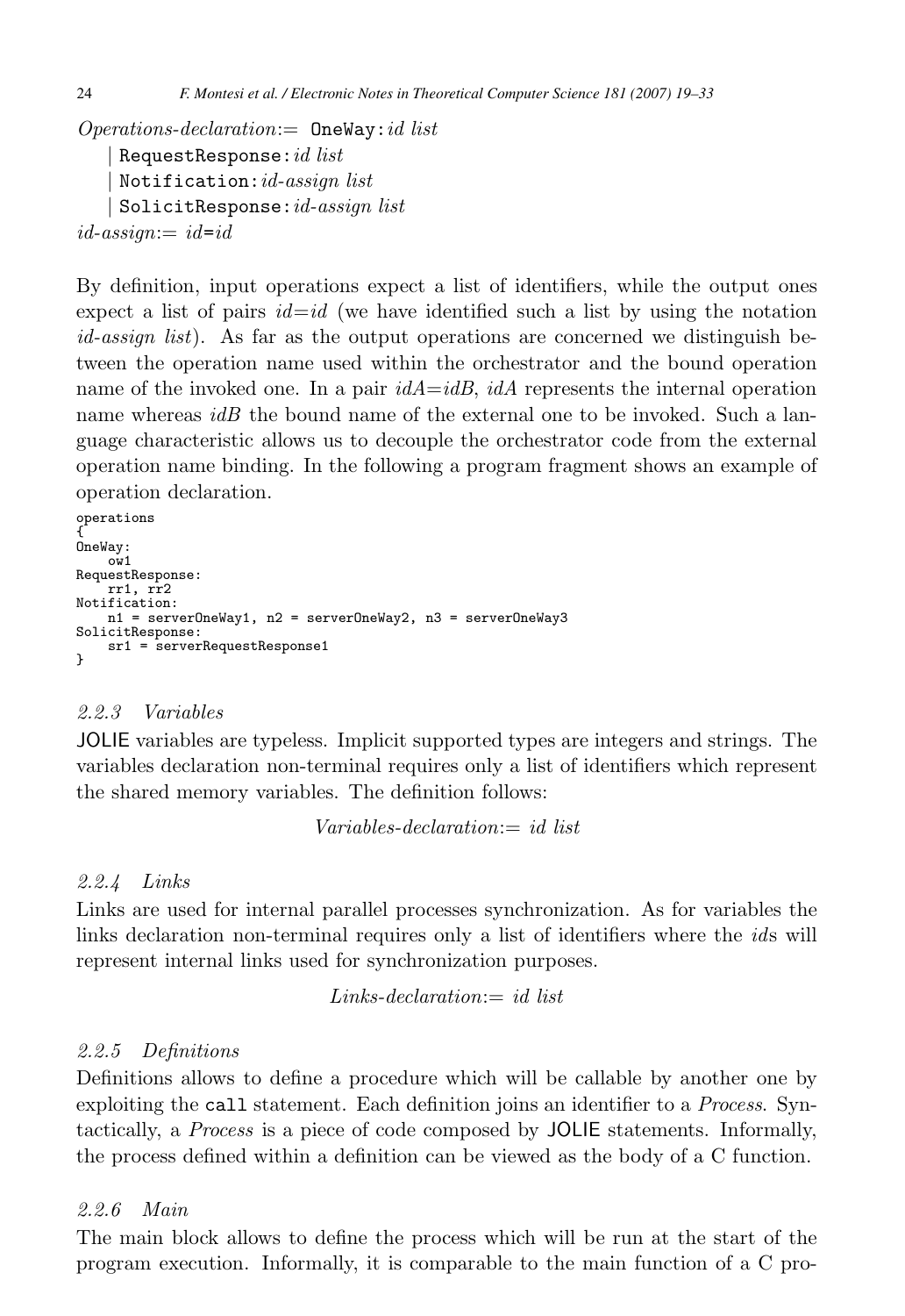gram.

# 2.3 Statements

This paragraph shows a brief survey of JOLIE statements.

# 2.3.1 Program control flow statements

- call (*id*): calls and executes the procedure which has been defined with the given identifier.
- if ( condition )  $\{\ldots\}$  else if ( condition )  $\{\ldots\}$  else  $\{\ldots\}$ : condition statement
- while( condition )  $\{\ldots\}$ : loop statement

# 2.3.2 Operation statements

- $id < id$  list : waits for a message for the OneWay operation declared in the operations block as id, and stores its values in the id list variables.
- $id < id$  list  $> < id$  list  $>$  ( Process ) : waits for a message for the RequestResponse operation  $id$ , stores its values in the first  $id$  list variables, executes the code block Process and sends a response message containing the values of the second *id list* variables.
- $id@id\lt id$  list  $\gt$ : uses the Notification operation represented by the first id to send a message which contains the values of the id list variables, to the orchestrator located at the second id. The second id can be a location declared in the locations block, or a variable containing a string that can be evaluated as a location. It is worth noting that such a feature allows to implement the location mobility. It is possible, indeed, to receive a location which can be exploited for performing a Notification or a Solicit-Response.
- $id@id\lt id$  list  $\lt \lt id$  list  $\gt \lt id$  is the SolicitResponse operation represented by the first id to send a message which contains the values of the first id list variables, to the orchestrator located by the second  $id$  (which can be, as for the Notification, a location or a variable). Once the message is sent, it waits for a response message from the invoked Request-Response and stores its values in the second id list variables.

# 2.3.3 Synchronizing statements

- linkIn( id) : linkIn and linkOut are used for parallel processes synchronization and must be always considered together. In particular the linkIn waits for a linkOut trigger on the same internal link identified by *id*. In case there are already one or more linkOut processes triggering for the same internal link, it synchronizes itself with one of them by following a non-deterministic policy.
- linkOut( $id$ ): triggers for a linkIn synchronization on the same internal link identified by id. In case there are already one or more linkIn processes waiting for the same internal link, it synchronizes itself with one of them by following a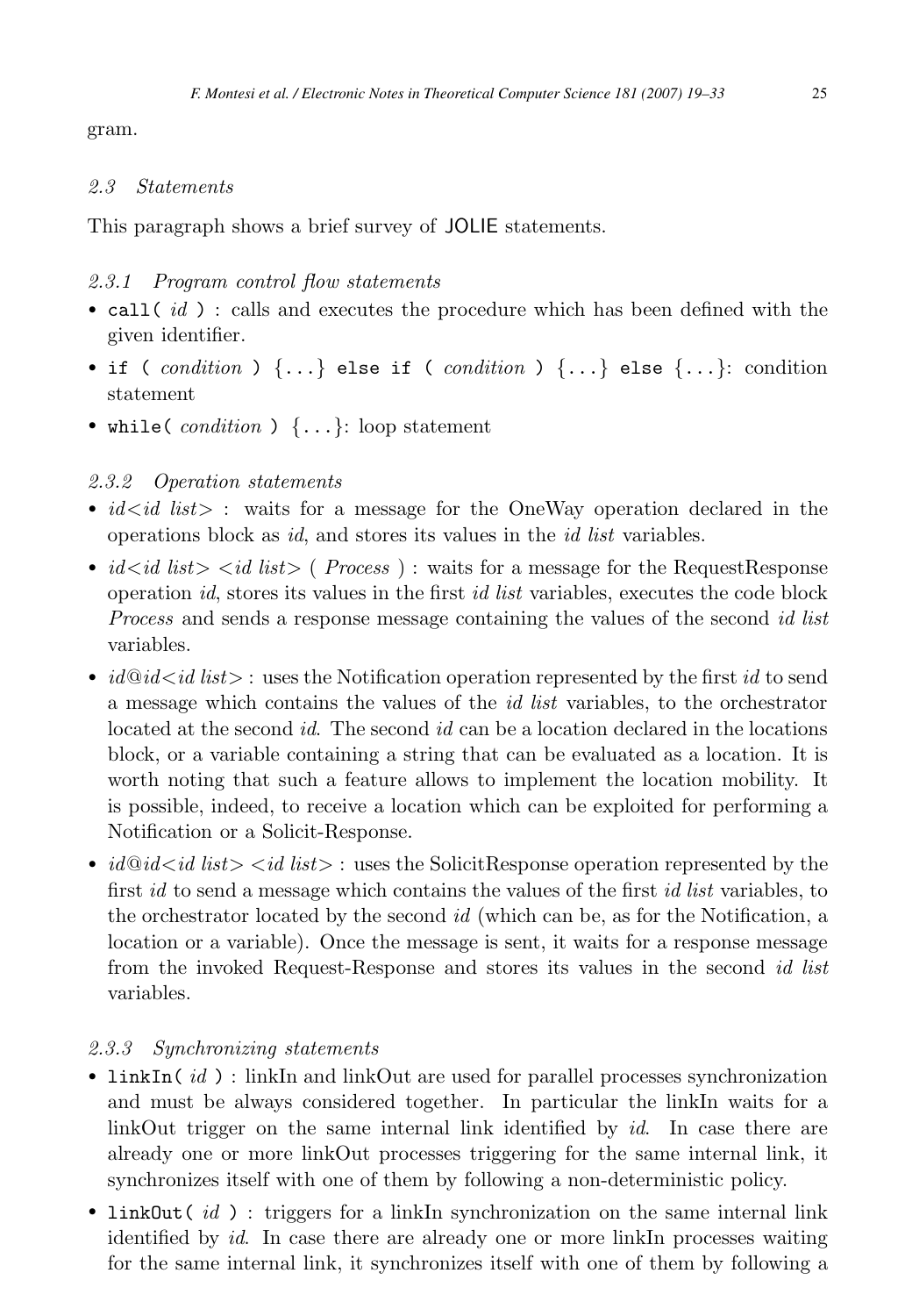non-deterministic policy.

#### 2.3.4 Console input/output statements

- in( variable id): waits for a console user input and stores it in the given variable.
- out (*expression*) : writes the evaluation of the given expression on the console (note that a variable can be considered as an expression).

### 2.3.5 Others

- sleep( $n$ ): makes the current process sleeping for n milliseconds where n is a natural.
- nullProcess : no-op statement.<sup>5</sup>

#### 2.4 Statement composers

JOLIE provides three ways to compose statements: sequence, parallelism and nondeterministic choice.

## 2.4.1 Sequence

Sequences are composed by exploiting the ;; operator. Let  $x_1, x_2, \ldots, x_{n-1}, x_n$  be statements. Then, the sequential composition

$$
x_1;;x_2;;\ldots;;x_{n-1};;x_n
$$

executes  $x_1$  and waits for it to terminate, then executes  $x_2$  and waits for it to terminate and continues with this behaviour until it reaches the end of the sequence.

#### 2.4.2 Parallel

Parallel processes are composed by exploiting the  $\parallel$  operator. The  $\parallel$  operator combines sequences (note a single statement is a sequence of one element). Let  $s_1, s_2, \ldots, s_{n-1}, s_n$  be sequences. Then, the parallel composition

$$
s_1 \| s_2 \| \ldots \| s_{n-1} \| s_n
$$

executes every sequence in parallel. A parallel composition is terminated when all the sequences are terminated.

#### 2.4.3 Non-deterministic choice

A non-deterministic choice can be expressed among different guarded branches by using the  $++$  operator. A branch guard can only be an input operation or a linkIn statement, whereas the branch can be any process. Let

$$
(g_1,p_1), (g_2,p_2), \ldots, (g_{n-1},p_{n-1}), (g_n,p_n)
$$

 $5$  the nullProcess statement is usually exploited within the RequestResponse when there is no need to execute anything before sending the response.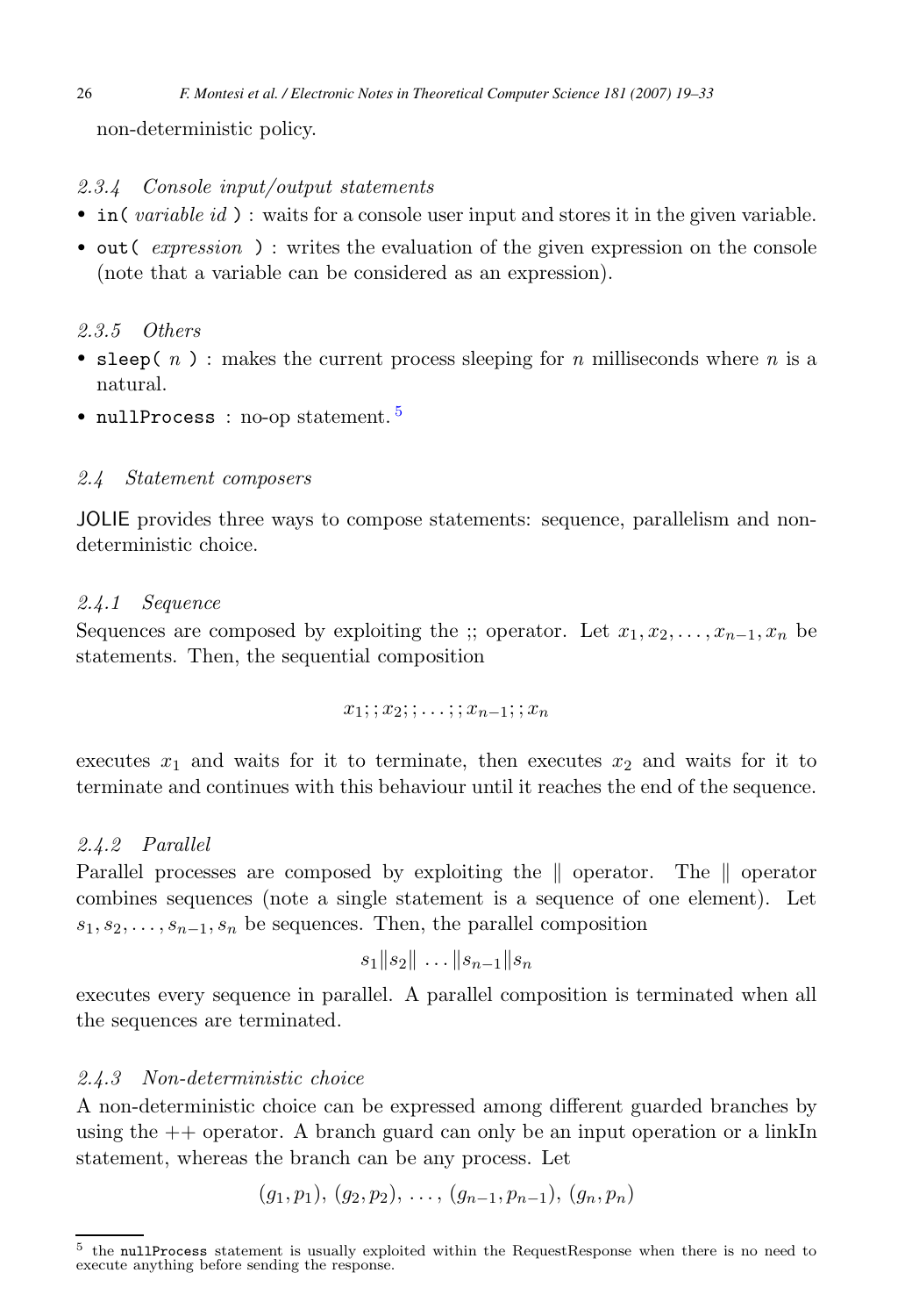be branches where  $g$  is the branch guard and  $p$  the guarded process. The syntax of the non-deterministic choice follows:

$$
[g_1] p_1 + [g_2] p_2 + \ldots + [g_{n-1}] p_{n-1} + [g_n] p_n
$$

The guards are defined within square brackets. When a non-deterministic choice is programmed it makes the interpreter waiting for an input on one of its guards. Once an input has come, the related  $p$  process is executed and the other branches are deactivated.

### 2.4.4 Priority of the composers

The statement composers interpretation priority is:  $\|\cdot\|$  ++. In the following example, where A, B, C and D are statements, we show how priority works.  $[req1 \le a > ]$  A || B ;; C ++  $[req2 \le b > ]$  D ;; C ;; B || D

In this code fragment there is a non-deterministic choice between two branches guarded by two One-Way operations (req1<a> and req2<br/>sb>). By considering the operator priority the same code would be explicited as follows.

 $[input1](A || (B ;; C)) ++ [input2] ((D ;; C ;; B) || D)$ 

### 2.5 Example

As a practical example, consider a scenario in which we have an orchestrator which acts as a service provider. The orchestrator declares a Request-Response operation, named factorialRR, which has the purpose to receive a number and, as a response, to send its factorial. Moreover, the orchestrator has to interact with a logging server in order to communicate its activity for constructing a statistic of its usage. The following code snippet shows a possible implementation. For the sake of brevity, only the main procedure is shown.

```
main
{
    while( 1 ) {
         [ factorialRR< n >< result >( call( calcFactorial ) ) ]
             servedClients = servedClients + 1[ linkIn( logLink ) ]
            notifyActivity@logServerUri< servedClients >;;
             servedClients = 0
    }
    \bar{1}while( 1 ) {
sleep( 60000 );; /* 60 seconds */
        linkOut( logLink )
    }
}
```
The main process is composed by two processes in parallel. The former defines a non-deterministic choice between the Request-Response on which the service can be accessed for returning the factorial calculation and the linkIn process defined on the internal link logLink. The linkOut process which triggers the internal link logLink is defined in the second parallel process which, every 60 seconds, interrupts the service for sending the number of the served clients to the logging service located at logServerUri.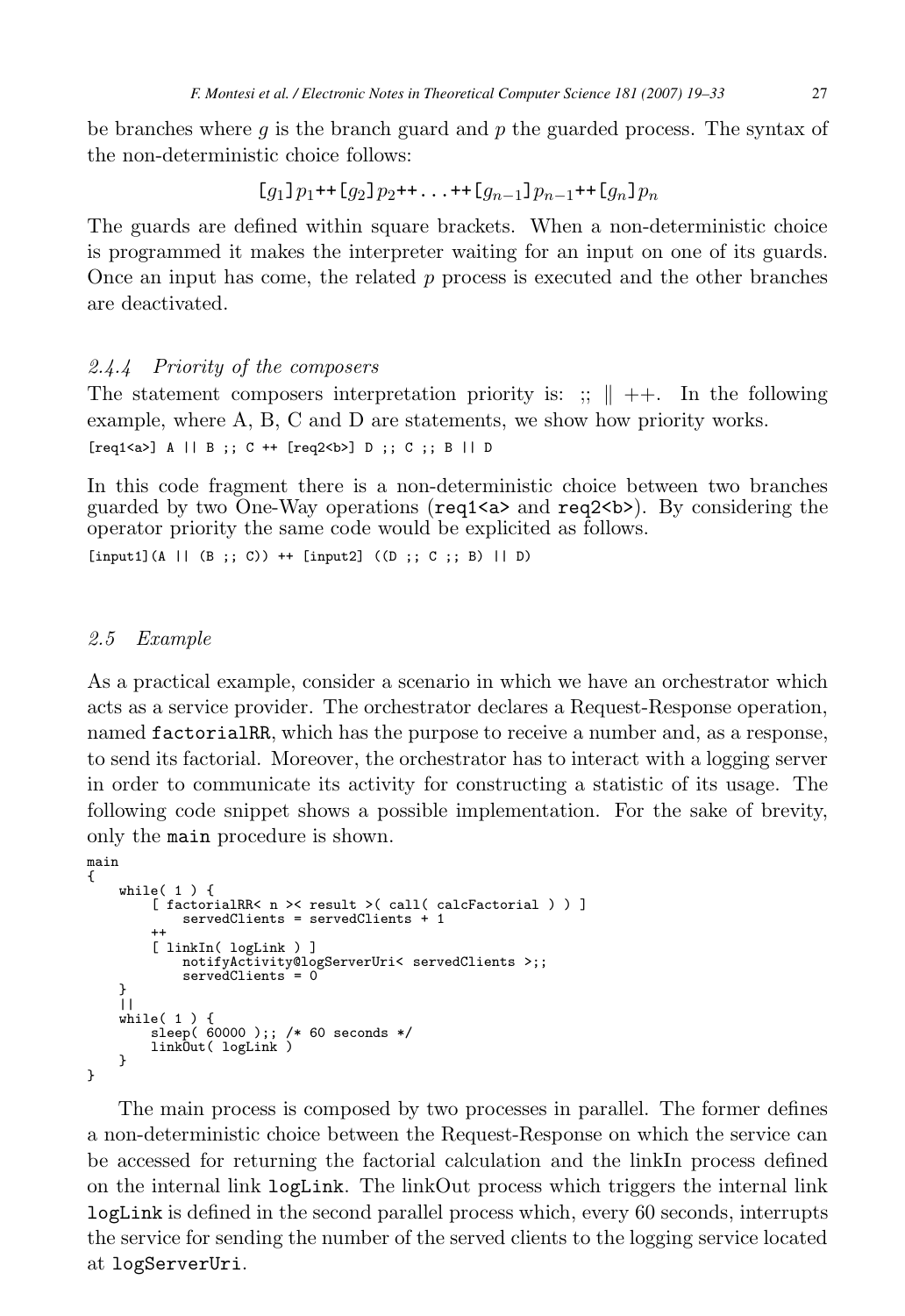

Fig. 1. JOLIE architecture

# **3 JOLIE interpreter architecture**

This section is devoted to describe the architecture of JOLIE.

### 3.1 Structure overview

Figure 1 describes the JOLIE interpretation algorithm and the parts composing the interpreter. In order to explain how JOLIE works we proceed by describing the main steps of the run-time environment and then its main components: the Parser, the Object Oriented interpretation tree and then the Communication core.

# **Algorithm 1 JOLIE interpreter behavior**

Step 1: initialize the communication core.

Step 2: create an instance of the parser.

Step 3: create the Object Oriented Interpretation Tree (OOIT).

Step 4: invoke the **run()** method of the OOIT's root node (that corresponds to the main).

We will now examine the various parts composing the interpreter.

# 3.2 Parser and Object Oriented Interpretation Tree

JOLIE is based on an object oriented infrastructure created during the parsing of the orchestration to be executed, which is realized by a recursive descendant parser. The principle we follow is to create objects as small as possible, which will know –abstracting away from the context– how to execute the simple task they represent. This goal is obtained by exploiting the encapsulation and composition mechanisms. In order to understand how this is realized we first introduce the main components present in the Object Oriented Interpretation Tree: the Process class and the Basic Process and Composite Process concepts. The former is an object class present in the implementation, while the latter are concepts which we will use to distinguish the general behaviour of Process objects.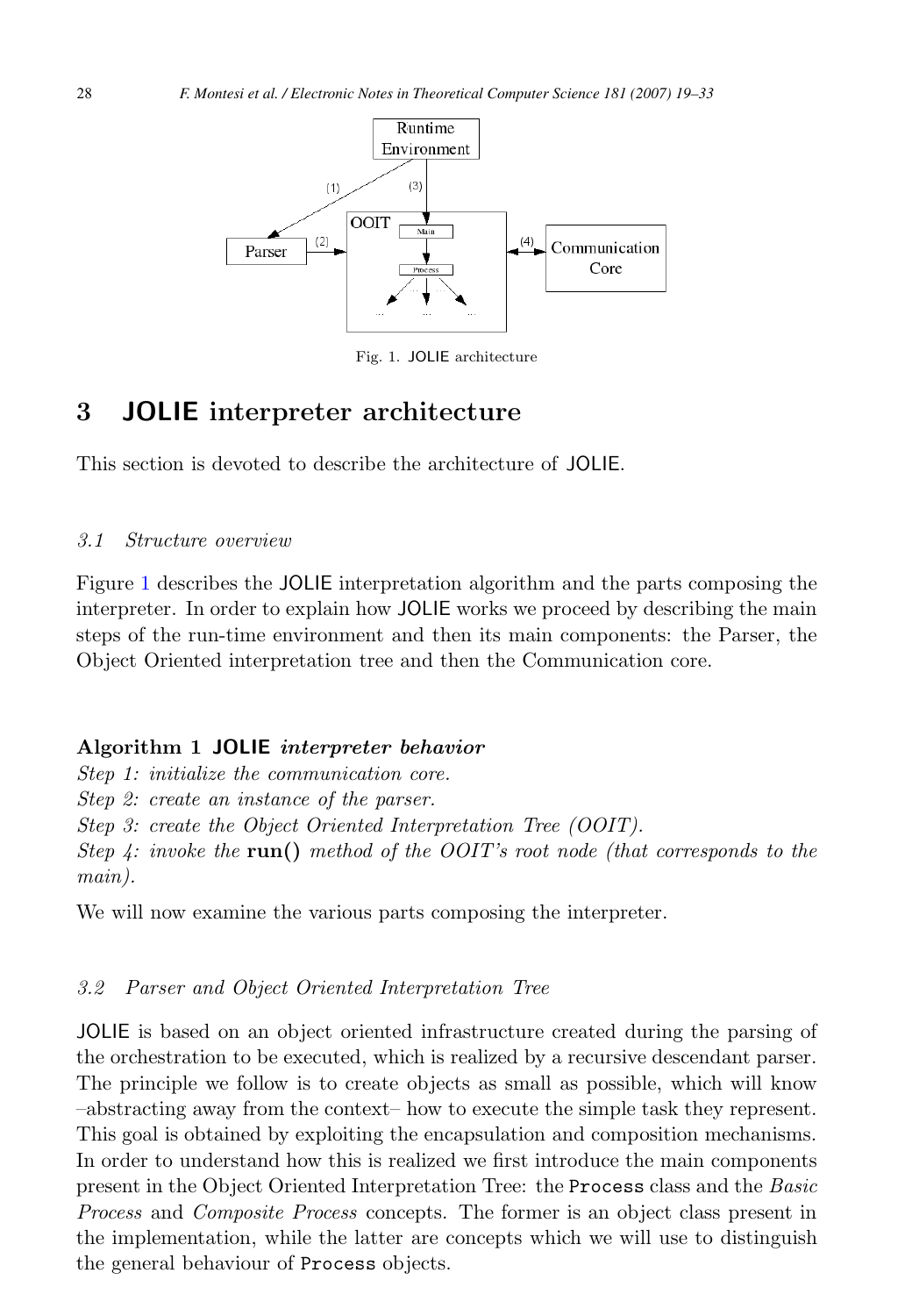

Fig. 2. Objects tree representing  $a = 1$ ;; out(a)

### 3.2.1 The Process class

Process is a class representing a generic piece of JOLIE code. Process has a **run()** method which performs the activities that the object represents.

#### 3.2.2 Basic Process

A Basic Process is a Process composed by a single statement of the JOLIE language, like an assignment operation, an output or an input one. The **run()** method in this case performs such a statement.

#### 3.2.3 Composite Process

A Composite Process is a Process composing other Process objects (by running them in parallel, in a sequence or in a non-deterministic choice). The **run()** method executes such composition and, to this end, exploits the **run()** method of the enclosed Process objects.

**Example 3.1** In order to illustrate how these concepts are used we use the following example:

 $a = 1$ ;; out(a)

The parser will create three Process objects (see Figure 2):

- A SequentialProcess (which is as a *Composite Process*) object that encloses the following two processes:
	- $\cdot$  An AssignProcess (which is a *BasicProcess*) object that assigns the value 1 to a.
	- $\cdot$  An OutProcess (which is a *BasicProcess*) object that prints on the console the value of variable a.

When the runtime environment will have to interpret this code block, it will call the **run()** method of the SequentialProcess object which will sequentially call the **run()** method of the AssignProcess and the OutProcess objects it contains. Note that the SequentialProcess object knows only that its children are Process instances; it simply invokes their **run()** method without knowing anything about their behavior (e.g., they could be themselves Composite Process objects).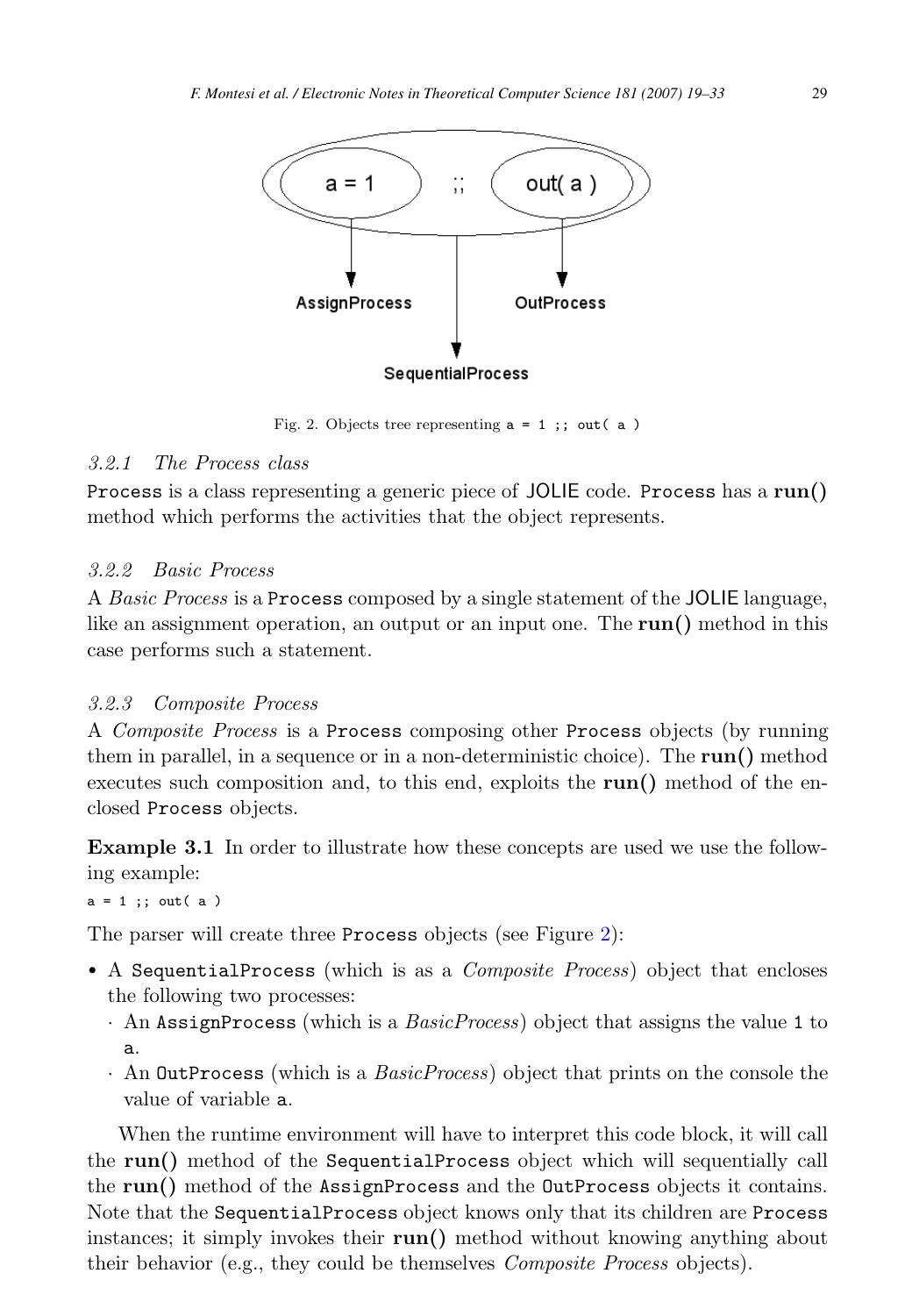

Fig. 3. Communication medium and data protocols

Since this process encapsulation principle is followed in the entire OOIT, starting the execution requires just the call of the **run()** method of the root node (which is the object that contains the main process).

## 3.3 The communication core

The communication core provides an interface for supporting the communication between services that allows us to abstract away from the following aspects:

- The communication medium.
- The communication data protocol.

Figure 3 reports some examples of communication medium and of communication data protocol. For instance the communication medium –which supports the communication– can be a socket, a file or a pipe, while the communication data protocol, which defines how the data should be formatted as well as the interaction modalities that should be used to implement a message exchange, can be (we list the most significant ones in the Internet context) HTTP, SMTP or SOAP.

The communication core supports such abstractions by means of the communication channel CommChannel object. The runtime environment exploits the communication channels to send and receive data. Once instantiated, a CommChannel object is able to send and receive CommMessage (communication message) objects that are composed by:

- The operation name.
- An array of values.

The idea is that each communication channel must be associated to a communication medium and by a communication protocol and that it should be identified by some data that depend on the particular protocols and medium. For instance consider a channel, say c, associated to the SOAP data protocol and to the file "host1@/home/services/op1.ss" communication medium. In order to send a message M on that channel a process must write on the file "host1@/home/services/op1.ss" the SOAP message containing M and, in order to perform an input on that channel, the process must read (and consume the piece of stream it reads) the "host1@/home/services/op1.ss" file by using the SOAP data protocol on the input stream. Although such a interface is designed to support such kind of flexibility on communication medium and data protocol, the current available version of the JOLIE interpreter supports only the socket communication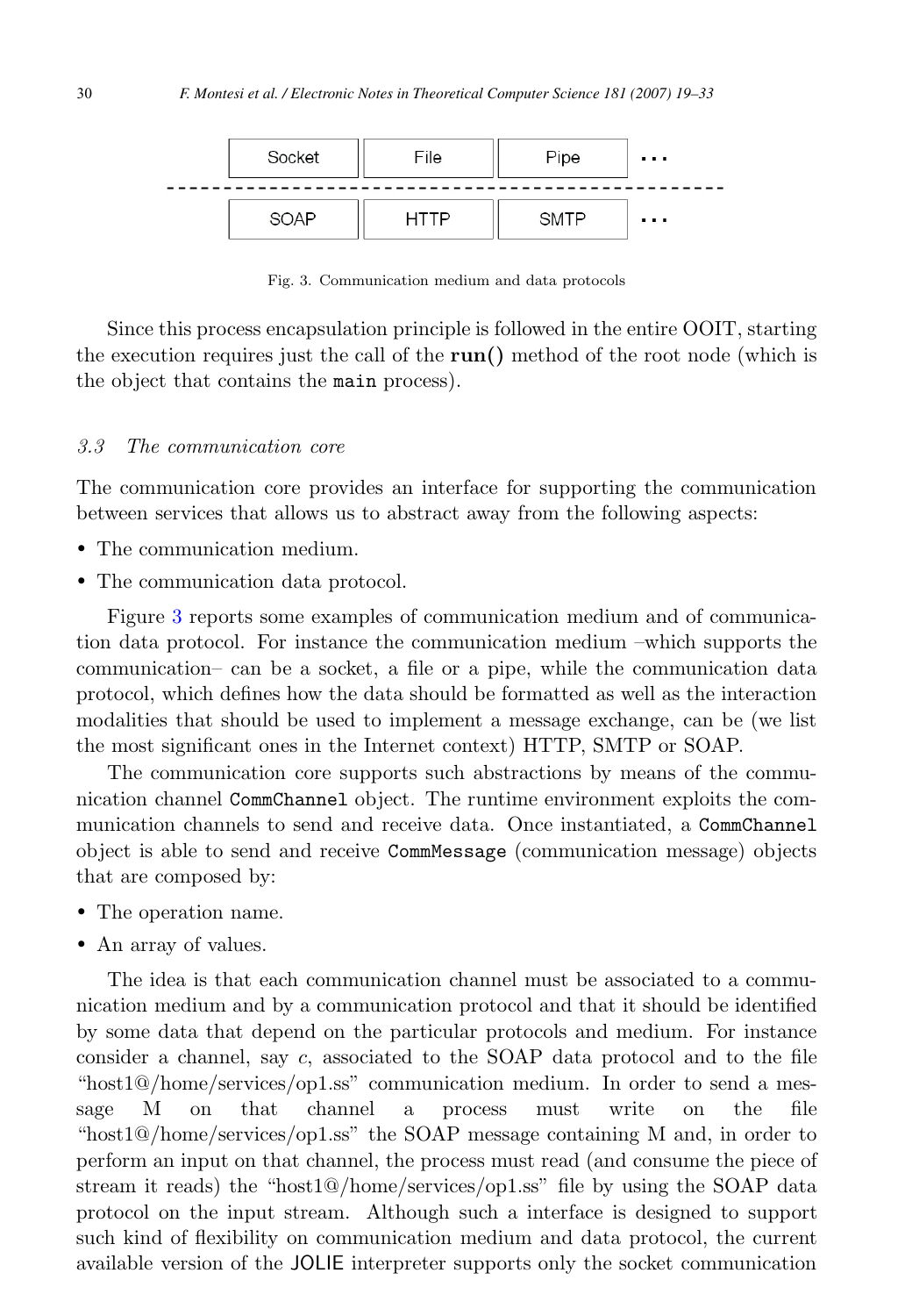medium and an internal default data protocol.

# **4 A purchase order case study**

In this Section we present a purchase order case study extracted from the WS-BPEL specifications. More precisely, we present the translation in JOLIE of an example reported in [\[7\]](#page-13-0). The aim of this example is to show that JOLIE programs reveals more human readable and manageable than WS-BPEL programs written in XML. For the sake of brevity, we do not report the XML code; the interested reader can find it in [\[7\]](#page-13-0). The example models a service for handling a purchase order. The service starts its activity after the reception of a message on the Request-Response operation sendPurchaseOrder. Before sending the response message the service executes concurrently three processes defined within the body subroutine. One process selects a shipper by invoking the shipping service operation requestShipping, another process starts the price calculation by invoking the invoice service operation InitiatePriceCalculation and the the third process starts the production scheduling by invoking the operation requestProductionScheduling of the production scheduling service. It is worth noting that we abstract away from service locations that are represented by the names shippingServiceUri, InvoiceServiceUri and productionSchedulingService. Furthermore, we remark the use of *linkOut* and *linkIn* statements for synchronizing concurrent processes.

```
locations {
    shUri = shippingServiceUri,
    inUri = InvoiceServiceUri,
    schUri = productionSchedulingService
}
operations {
OneWay:
    sendSchedule,
    sendInvoice
Notification:
    InPr = InitiatePriceCalculation,
SnShPr = sendShippingPrice,
    rqPrSch = requestProductionScheduling,
    snShSch = sendShippingSchedule
RequestResponse:
    sendPurchaseOrder
SolicitResponse:
    reqShp = requestShipping}
variables {
    customerInfo, purchaseOrder, IVC, shippingInfo, scheduleInfo
}
links {
    ship-to-invoice, ship-to-scheduling
}
define body {
    reqShp@shUri< customerInfo >< shippingInfo > ;;
    linkOut( ship-to-invoice ) ;; sendSchedule< scheduleInfo > ;;
    linkOut( ship-to-scheduling )
    ||InPr@inUri< customerInfo, purchaseOrder > ;;
linkIn( ship-to-invoice ) ;; SnShPr@inUri< shippingInfo > ;;
    sendInvoice< IVC >
```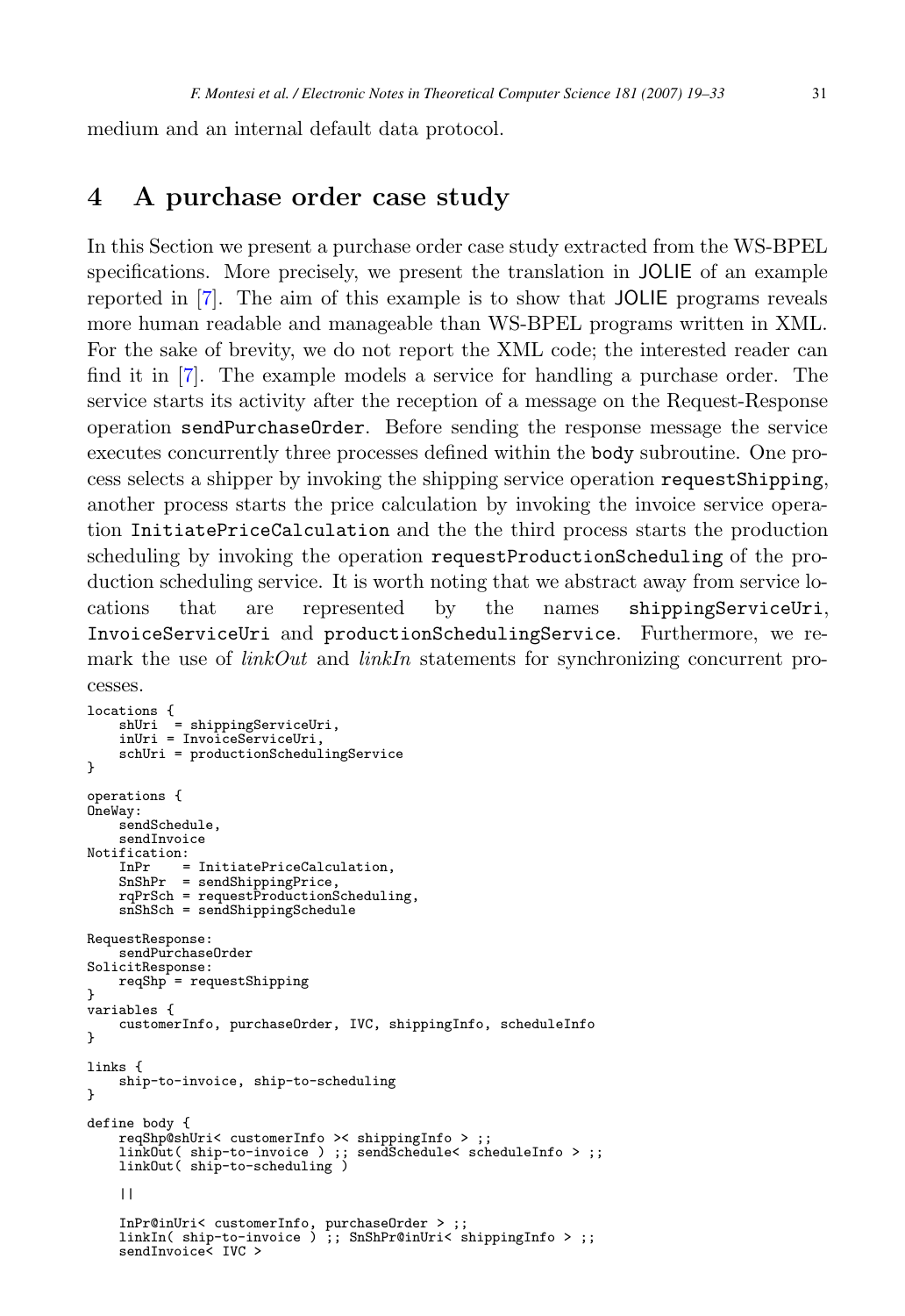```
||rqPrSch@schUri< customerInfo, purchaseOrder > ;;
linkIn( ship-to-scheduling ) ;; snShSch@schUri< shippingInfo >
}
main {
     sendPurchaseOrder< customerInfo, purchaseOrder >< IVC >(call(body))
}
```
# **5 Conclusions**

JOLIE represents a strict realization of the theoretical orchestration process calculus presented in [3,4]. Along with the possibility to create an orchestrated system (by running multiple instances of the interpreter, on the same computer or on different machines), the internal structure of the interpreter is particularly suitable for future extensions.

Future works will cover the implementation of a new format for locations, which will be aimed to exploit the communication medium independency of the *Commu*nication Core. By now, every communication uses network sockets. The future format will permit to specify the communication medium in a location definition, giving the possibility to use sockets, files, internal pipes, etc. Moreover, another objective is to make the operations block interacting with WSDL definitions. To do so, we will exploit the object oriented internal operations implementation, along with the *Communication Core* data protocol independency. In this way, an orchestrator will be able to use other protocols in order to exchange data with external applications.

JOLIE is also the starting point from which will be developed an implementation for the choreography process calculus in [3], which will join JOLIE to realize a full implementation for the theoretical framework developed in previous work [1,3].

# **References**

- [1] Busi, N., R. Gorrieri, C. Guidi, R. Lucchi and G. Zavattaro, Choreography and Orchestration: a synergic approach for system design, in: Proc. of 3rd International Conference on Service Oriented Computing (ICSOC'05), LNCS **<sup>3826</sup>** (2005), pp. 228–240.
- [2] Busi, N., R. Gorrieri, C. Guidi, R. Lucchi and G. Zavattaro, Towards a formal framework for Choreography, in: Proc. of 3rd International Workshop on Distributed and Mobile Collaboration (DMC 2005) (2005).
- [3] Busi, N., R. Gorrieri, C. Guidi, R. Lucchi and G. Zavattaro, Choreography and orchestration conformance for system design, in: Proc. of 8th International Conference on Coordination Models and Languages (COORDINATION'06), LNCS **to appear**, 2006.
- [4] Guidi, C. and R. Lucchi, Mobility mechanisms in service oriented computing, in: Proc. of 8th International Conference on on Formal Methods for Open Object-Based Distributed Systems (FMOODS'06), LNCS **to appear**, 2006.
- [5] IBM, "XLANG: Web Services for Business Process Design," [http://www.gotdotnet.com/team/xml](http://www.gotdotnet.com/team/xml_wsspecs/xlang-c/default.htm) wsspecs/xlang-c/default.htm.
- [6] IBM and BEA, "BPELJ: BPEL for Java technology," <http://www-128.ibm.com/developerworks/library/specification/ws-bpelj>.
- [7] OASIS, "Web Services Business Process Execution Language Version 2.0, Working Draft," <http://www.oasis-open.org/committees/download.php/10347/wsbpel-specification-draft-120204.htm>.